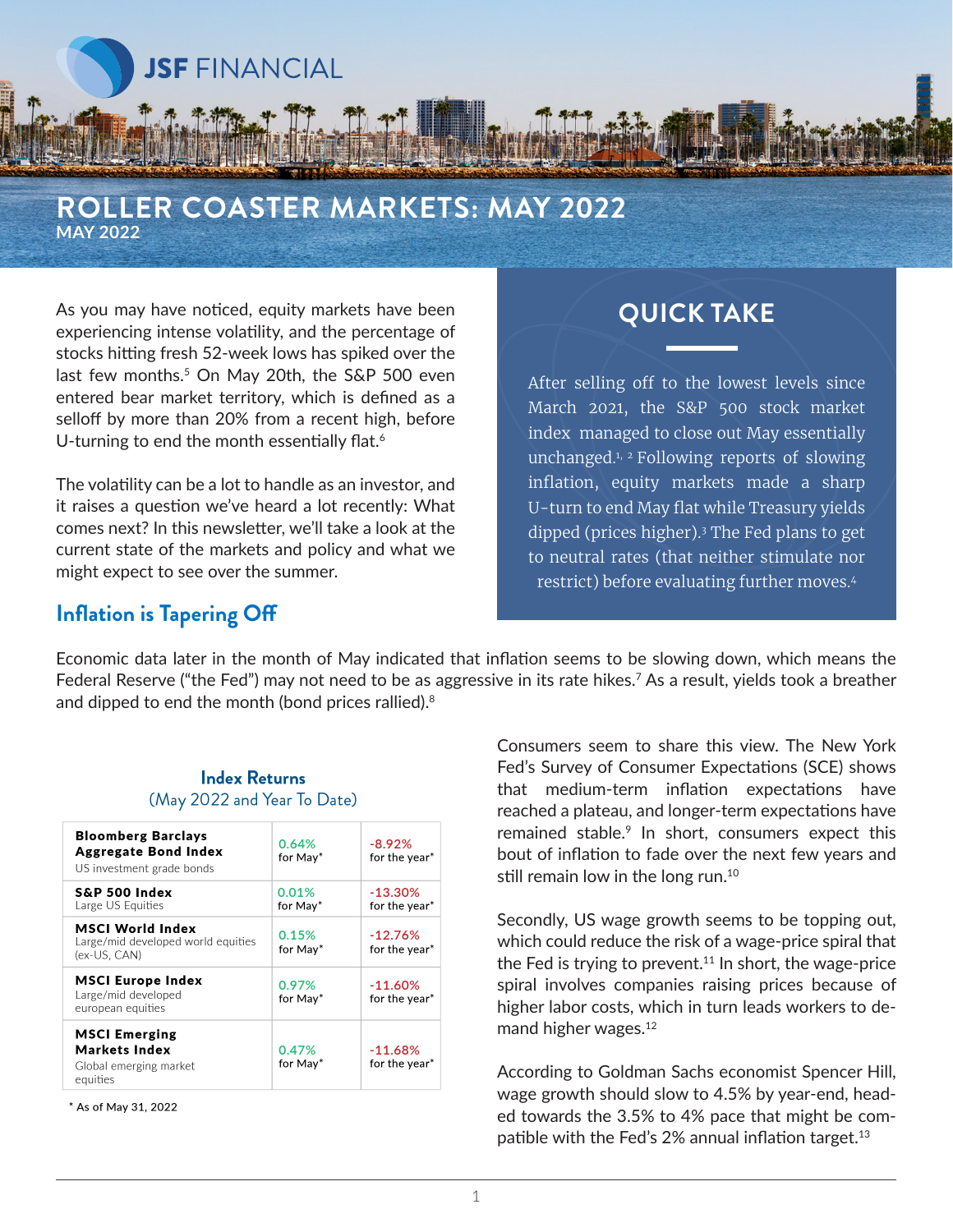## **Rate Hikes Ahead**

The Fed will continue to keep tabs on economic data to adjust policy. First, while inflation data is important, inflation expectations also can provide insight into what the Fed needs to do. Fed officials work to keep inflation expectations anchored and stable, so that price inflation doesn't continuously run higher.<sup>14</sup>



In May, the Fed delivered the largest rate hike since 2000 with a 50 basis point (0.5%) move.<sup>15</sup> During the meeting, officials agreed that they need to raise interest rates by 50 basis points at each of the June and July meetings.<sup>16</sup>

The Fed also announced plans (in line with previous guidance) to run down its balance sheet, reducing its holdings that support the bond market.<sup>17</sup> These moves remain in line with the fight against inflation and the bid to withdraw monetary stimulus.

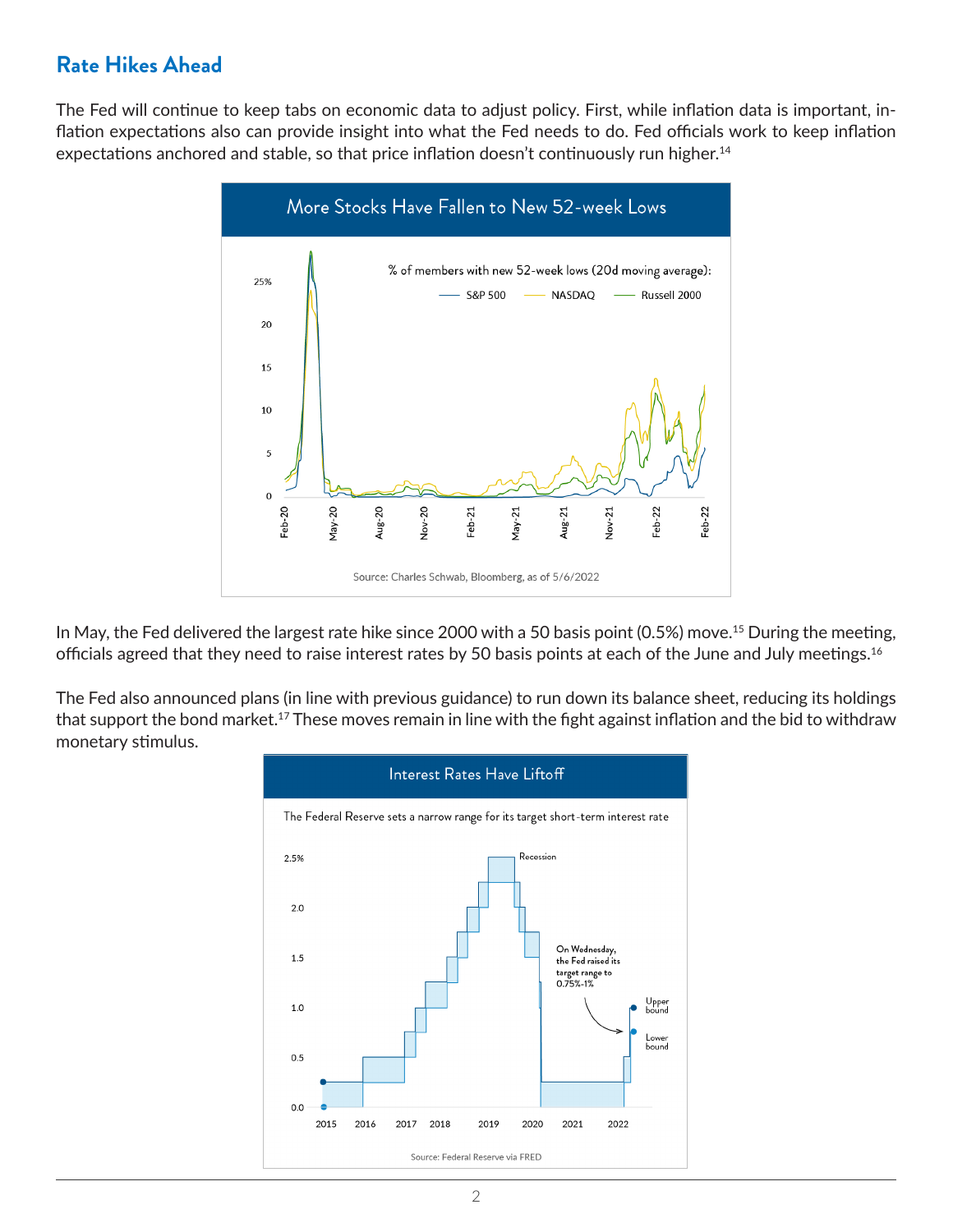However, in a positive surprise to markets, Fed Chair Jerome Powell stated during the press conference that a 75 basis point rate hike was not being "actively considered."<sup>18</sup> Blackrock maintains the view that the path of shortterm rates will be less than what the market is pricing in now.<sup>19</sup> In other words, the Fed may be able to pivot to being more dovish and hike rates less aggressively.

The May meeting minutes show that the Fed is considering getting to neutral (neither stimulating or restrictive for the economy) before taking further action.<sup>20</sup> Former Treasury Secretary Lawrence Summers says that the Fed has "at last" adopted an appropriate policy posture by emphasizing flexibility." $21$ 

We've already seen some impact from the shift to higher rates. For example, mortgage rates have jumped to their highest point in a decade, making it even more expensive to buy a house.<sup>22</sup> While that may put a damper on things for home buyers, the Fed is putting the brakes on the economy on purpose to help reel in inflation.<sup>23</sup> It is important to remember that while the stock market is a leading indicator, the housing market is a lagging indicator. Thus, even though mortgage rates have risen quickly and the financial markets have fallen year to date, the real estate market often doesn't adjust for at least 6-12 months after these events.



## **Heading Into the Summer**

Overall, the economy has slowed in the face of rising inflation, monetary tightening, and persistent global supply chain issues.24 As growth slows, PIMCO's Allison Boxer says they expect the Fed will start to make smaller interest rate moves in the fall and/or pause after a rapid summer tightening cycle.<sup>25</sup>

Given a volatile economic and market backdrop, we believe that prudent planning remains essential. If the market volatility has changed any of your plans, be sure to reach out and schedule a review so that we can make sure your financial objectives match your investments. We're here to navigate challenges and opportunities with you!

As summer arrives, we would like to take this opportunity to congratulate all of our new graduates–your hard work has paid off! For those planning summer travel, good luck booking trips amid the busy season, and safe travels.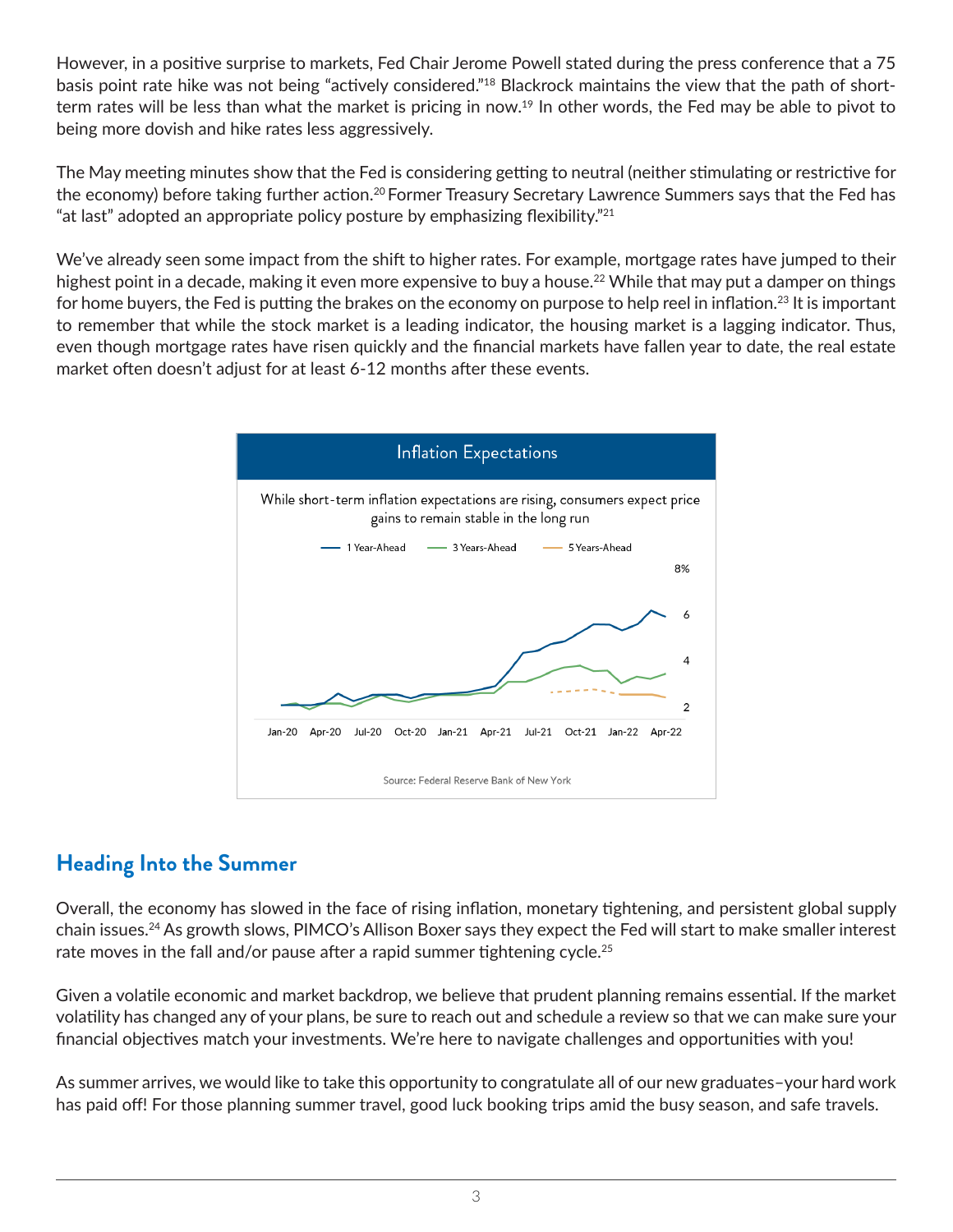The information expressed herein are those of JSF Financial, LLC, it does not necessarily reflect the views of NewEdge Securities, Inc. Neither JSF Financial LLC nor NewEdge Securities, Inc. gives tax or legal advice. All opinions are subject to change without notice. Neither the information provided, nor any opinion expressed constitutes a solicitation or recommendation for the purchase, sale or holding of any security. Investing involves risk, including possible loss of principal. Indexes are unmanaged and cannot be invested in directly.

Historical data shown represents past performance and does not guarantee comparable future results. The information and statistical data contained herein were obtained from sources believed to be reliable but in no way are guaranteed by JSF Financial, LLC or NewEdge Securities, Inc. as to accuracy or completeness. The information provided is not intended to be a complete analysis of every material fact respecting any strategy. The examples presented do not take into consideration commissions, tax implications, or other transactions costs, which may significantly affect the economic consequences of a given strategy. Diversification does not ensure a profit or guarantee against loss. Carefully consider the investment objectives, risks, charges and expenses of the trades referenced in this material before investing.

Asset Allocation and Diversification do not guarantee a profit or protect against a loss.

The Bloomberg Barclays U.S. Aggregate Bond Index measures the investment-grade U.S. dollar-denominated, fixed-rate taxable bond market and includes Treasury securities, government-related and corporate securities, mortgage-backed securities, asset-backed securities and commercial mortgage-backed securities.

The S&P 500 Index is an unmanaged, market value-weighted index of 500 stocks generally representative of the broad stock market.

SPX, or the Standard & Poor's 500 Index, is a stock index that is comprised of the 500 largest U.S. publicly traded companies by market capitalization, or the stock price multiplied by the number of shares it has outstanding.

The MSCI World Index is a broad global equity index that represents large and mid-cap equity performance across 23 developed markets countries and covers approximately 85% of the free float-adjusted market capitalization in each country.

The MSCI Europe Index captures large and mid-cap representation across 15 developed markets countries in Europe and covers approximately 85% of the free float-adjusted market capitalization across the European Developed Markets equity universe.

The MSCI Emerging Markets Index captures large and mid-cap representation across 26 emerging markets countries and covers approximately 85% of the free float-adjusted market capitalization in each country.

### **SOURCES**

By clicking on these links, you will leave our server, as they are located on another server. We have not independently verified the information available through this link. The link is provided to you as a matter of interest. Please click on the links below to leave and proceed to the selected site.

- 1. <https://www.barrons.com/articles/stock-market-may-performance-history-51653693682>
- 2. <https://www.reuters.com/business/nasdaq-futures-slide-2-higher-yields-pressure-growth-stocks-2022-05-09/>
- 3. <https://www.wsj.com/articles/global-stocks-markets-dow-update-05-31-2022-11653982716>
- 4. [https://www.blackrock.com/corporate/literature/market-commentary/weekly-investment-commentary-en-us-20220531-sticking-with-our-strategic](https://www.blackrock.com/corporate/literature/market-commentary/weekly-investment-commentary-en-us-20220531-sticking-with-our-strategic-views.pdf)views.[pdf](https://www.blackrock.com/corporate/literature/market-commentary/weekly-investment-commentary-en-us-20220531-sticking-with-our-strategic-views.pdf)
- 5. <https://www.schwab.com/learn/story/market-perspective>
- 6. <https://www.ft.com/content/5ab84b8f-61a3-4c04-a9e6-bae91e98e49d>
- 7. <https://www.reuters.com/markets/europe/cooling-us-inflation-builds-case-september-slowdown-fed-rate-hikes-2022-05-27/>
- 8. <https://www.reuters.com/article/usa-bonds/treasuries-u-s-yields-climb-to-one-week-peaks-but-post-monthly-declines-in-may-idUSL1N2XN1L8>
- 9. <https://libertystreeteconomics.newyorkfed.org/2022/05/what-do-consumers-think-will-happen-to-inflation/>
- 10. <https://libertystreeteconomics.newyorkfed.org/2022/05/what-do-consumers-think-will-happen-to-inflation/>
- 11. <https://www.bloomberg.com/news/articles/2022-05-27/us-wage-increases-show-signs-of-peaking-in-welcome-sign-for-fed>
- 12. <https://www.bis.org/publ/bisbull53.pdf>
- 13. <https://www.bloomberg.com/news/articles/2022-05-27/us-wage-increases-show-signs-of-peaking-in-welcome-sign-for-fed>
- 14. <https://www.bloomberg.com/news/articles/2022-05-26/us-consumers-expect-inflation-shock-to-pass-ny-fed-survey-finds#xj4y7vzkg>
- 15. <https://www.pimco.com/en-us/insights/blog/fed-outlook-expeditious-but-nimble>
- 16. <https://www.bloomberg.com/news/articles/2022-05-25/fed-saw-aggressive-hikes-providing-flexibility-later-this-year>
- 17. <https://www.pimco.com/en-us/insights/blog/fed-outlook-expeditious-but-nimble>
- 18. <https://www.reuters.com/world/us/feds-powell-75-basis-point-rate-hike-not-being-actively-considered-2022-05-04/>